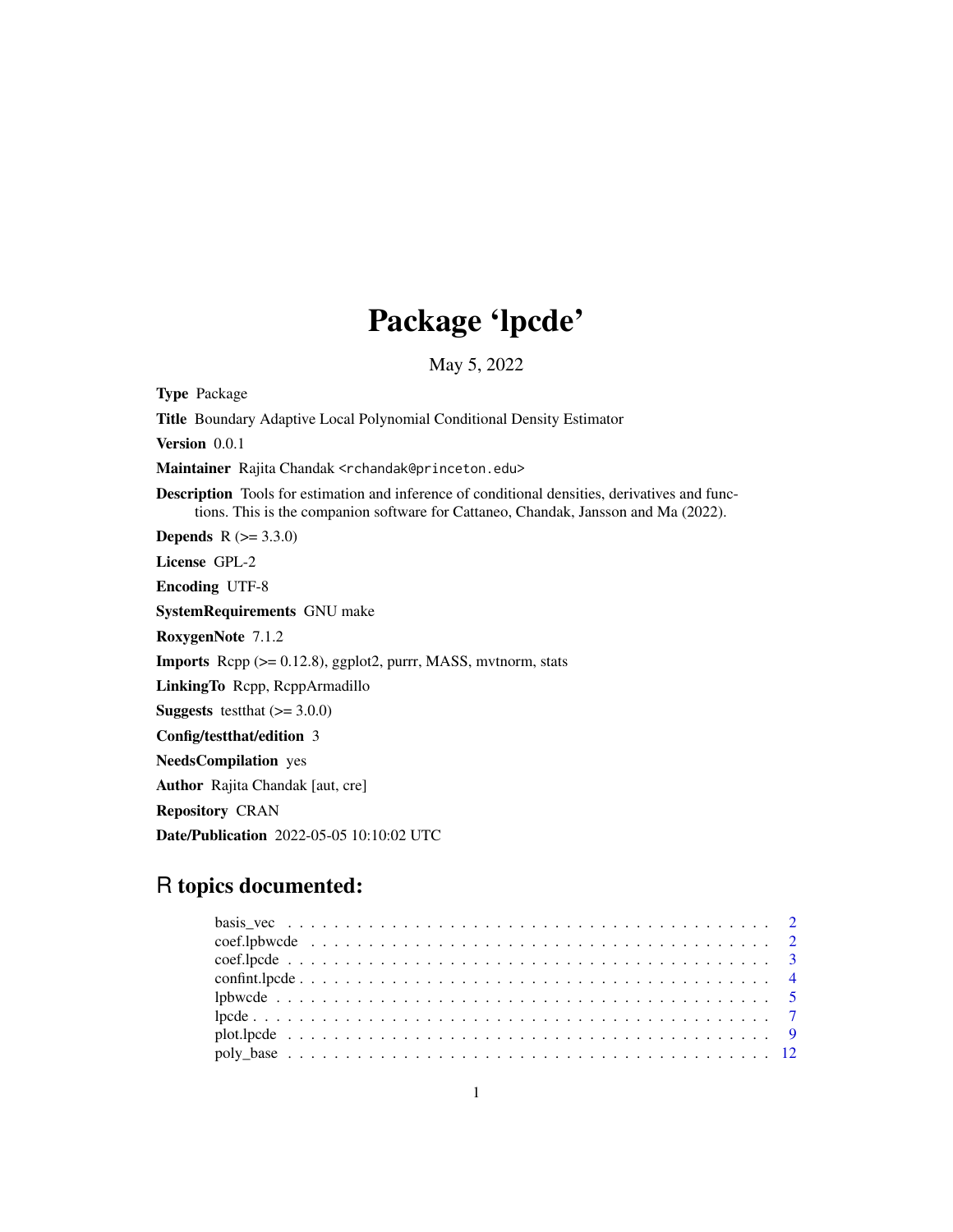<span id="page-1-0"></span>

| Index |  |
|-------|--|
|       |  |
|       |  |
|       |  |
|       |  |
|       |  |

basis\_vec *Unit basis vector*

### Description

Function to generate unit basis vector according to polynomial order and derivative order. This function returns unit vector that is the same size as the vector returned by poly\_base(x, p).

#### Usage

basis\_vec(x, p, mu)

### Arguments

| X   | sample input scalar or vector. |
|-----|--------------------------------|
| - p | polynomial order.              |
| mu  | derivative order.              |

# Value

Vector of appropriate length with ones corresponding to entries of order mu.

#### Examples

basis\_vec( $x = 2$ ,  $p = 5$ , mu = 1)

<span id="page-1-1"></span>

| coef.lpbwcde |  | Coef Method for Local Polynomial Density Bandwidth Selection |  |  |
|--------------|--|--------------------------------------------------------------|--|--|
|--------------|--|--------------------------------------------------------------|--|--|

### Description

The coef method for local polynomial density bandwidth selection objects.

#### Usage

```
## S3 method for class 'lpbwcde'
coef(object, ...)
```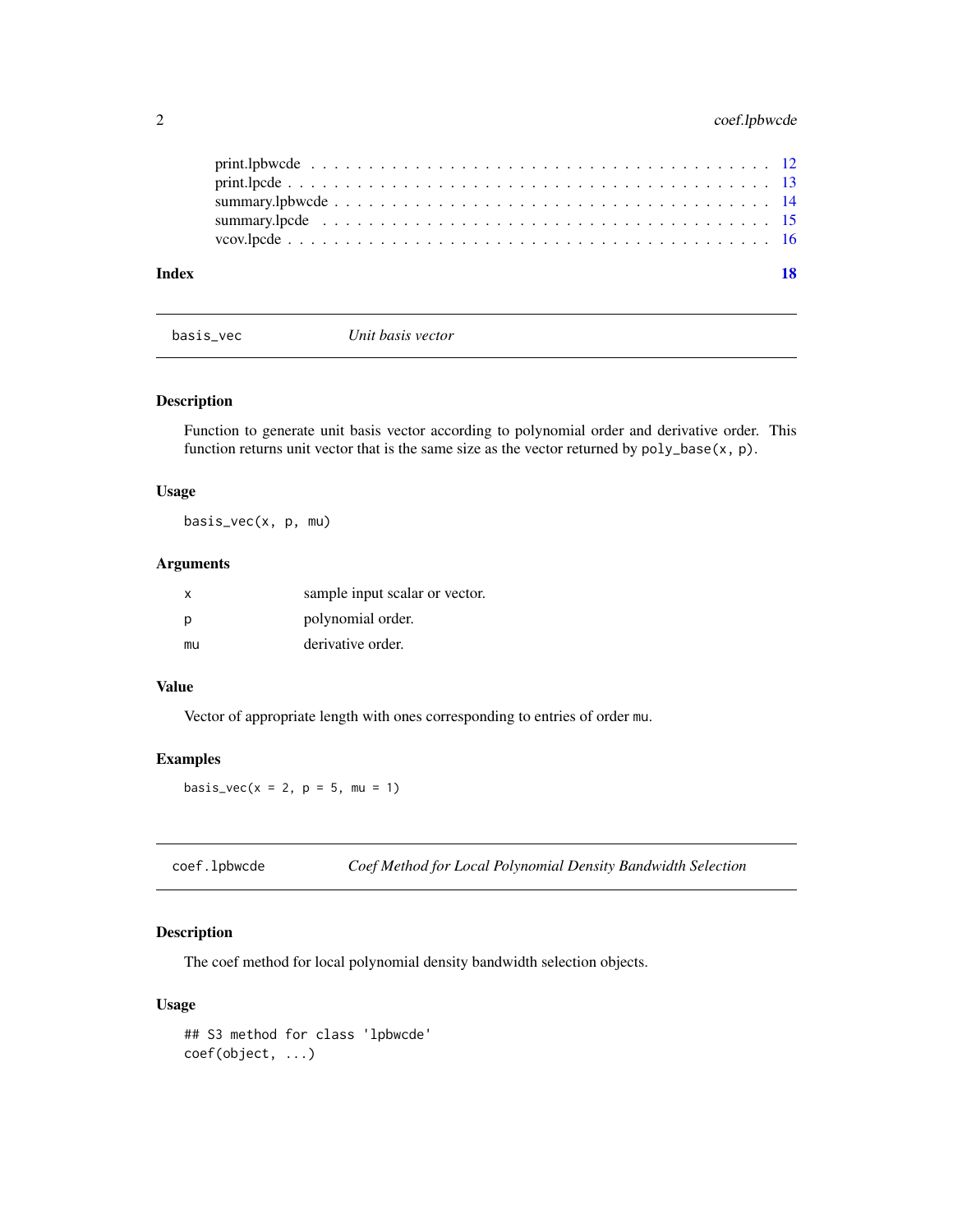### <span id="page-2-0"></span>coef.lpcde 3

#### Arguments

| object | Class "lpbwcde" object, obtained by calling 1 pbwcde. |
|--------|-------------------------------------------------------|
| .      | Other arguments.                                      |

#### Value

Estimates A matrix containing y\_grid points and selected bandwidths.

# Author(s)

Matias D. Cattaneo, Princeton University. <cattaneo@princeton.edu>. Rajita Chandak (maintainer), Princeton University. <rchandak@princeton.edu>. Michael Jansson, University of California Berkeley. <mjansson@econ.berkeley.edu>. Xinwei Ma, University of California San Diego. <x1ma@ucsd.edu>.

#### See Also

[lpbwcde](#page-4-1) for data-driven bandwidth selection. Supported methods: [coef.lpbwcde](#page-1-1), [print.lpbwcde](#page-11-1), [summary.lpbwcde](#page-13-1).

<span id="page-2-1"></span>coef.lpcde *Coef Method*

#### Description

The coef method for local polynomial conditional density objects.

### Usage

```
## S3 method for class 'lpcde'
coef(object, ...)
```
#### Arguments

| object  | Class "lpcde" object, obtained by calling 1 pcde. |
|---------|---------------------------------------------------|
| $\cdot$ | Additional options.                               |

# Details

Coef Method for Local Polynomial Density Conditional Estimation and Inference

#### Value

outputs A matrix containing the estimates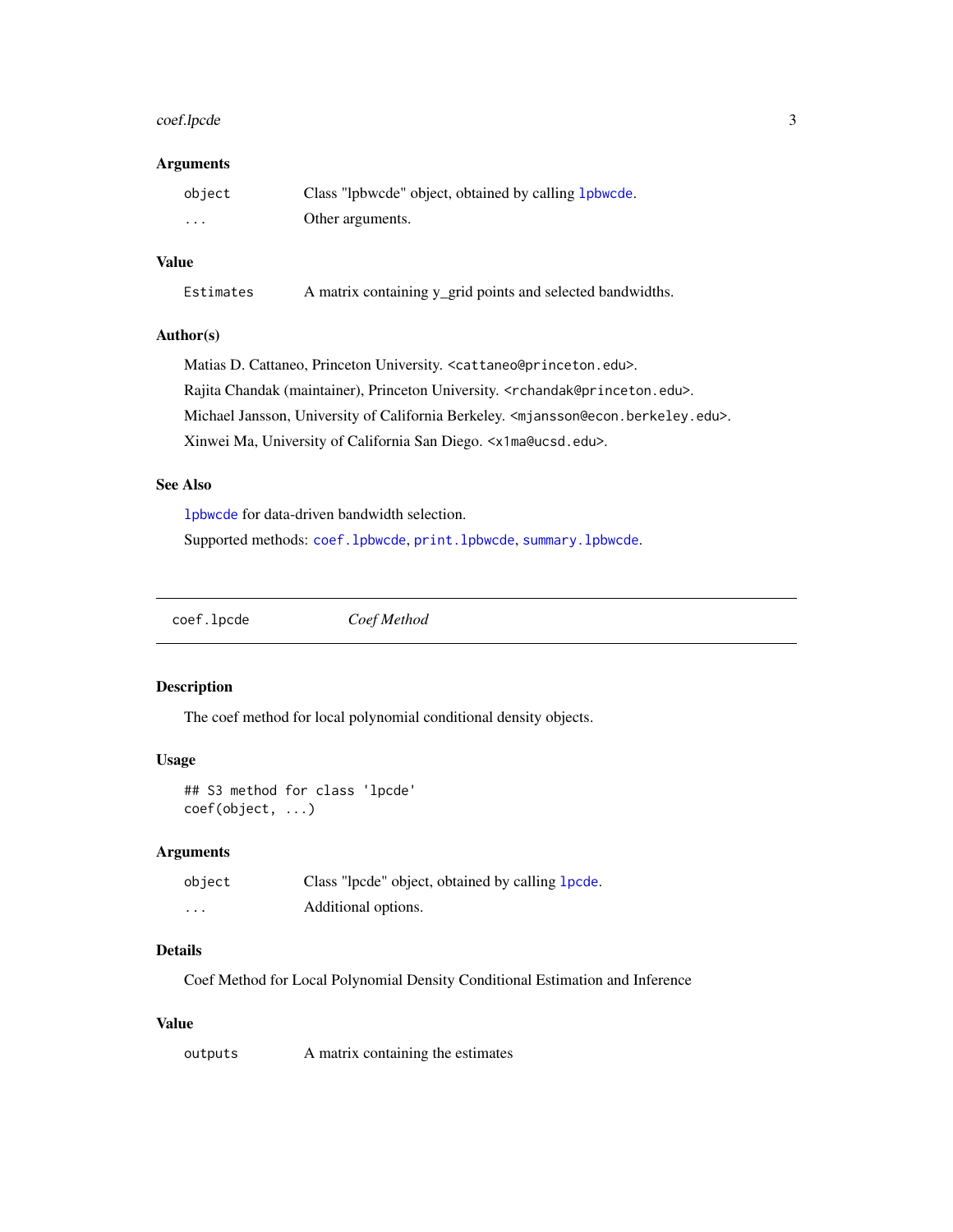#### <span id="page-3-0"></span>Author(s)

Matias D. Cattaneo, Princeton University. <cattaneo@princeton.edu>. Rajita Chandak (maintainer), Princeton University. <rchandak@princeton.edu> Michael Jansson, University of California Berkeley. <mjansson@econ.berkeley.edu>. Xinwei Ma, University of California San Diego. <x1ma@ucsd.edu>.

# See Also

[lpcde](#page-6-1) for local polynomial conditional density estimation.

Supported methods: [coef.lpcde](#page-2-1), [confint.lpcde](#page-3-1), [plot.lpcde](#page-8-1), [print.lpcde](#page-12-1), [summary.lpcde](#page-14-1), [vcov.lpcde](#page-15-1)

<span id="page-3-1"></span>confint.lpcde *Confint Method for Local Polynomial Density Conditional Estimation and Inference*

# Description

The confint method for local polynomial conditional density objects.

#### Usage

```
## S3 method for class 'lpcde'
confint(
  object,
  parm = NULL,
  level = NULL,CIuniform = FALSE,
  CIsimul = 2000,
  alpha = 0.05,
  ...
\mathcal{L}
```
#### Arguments

| object    | Class "lpdensity" object, obtained by calling 1 pcde.                                                                                                    |
|-----------|----------------------------------------------------------------------------------------------------------------------------------------------------------|
| parm      | Integer, indicating which parameters are to be given confidence intervals.                                                                               |
| level     | Numeric scalar between 0 and 1, the significance level for computing confidence<br>intervals                                                             |
| CIuniform | TRUE or FALSE (default), plotting either pointwise confidence intervals (FALSE)<br>or uniform confidence bands (TRUE).                                   |
| CIsimul   | Positive integer, specifies the number of simulations used to construct critical<br>values (default is 2000). This option is ignored if CIuniform=FALSE. |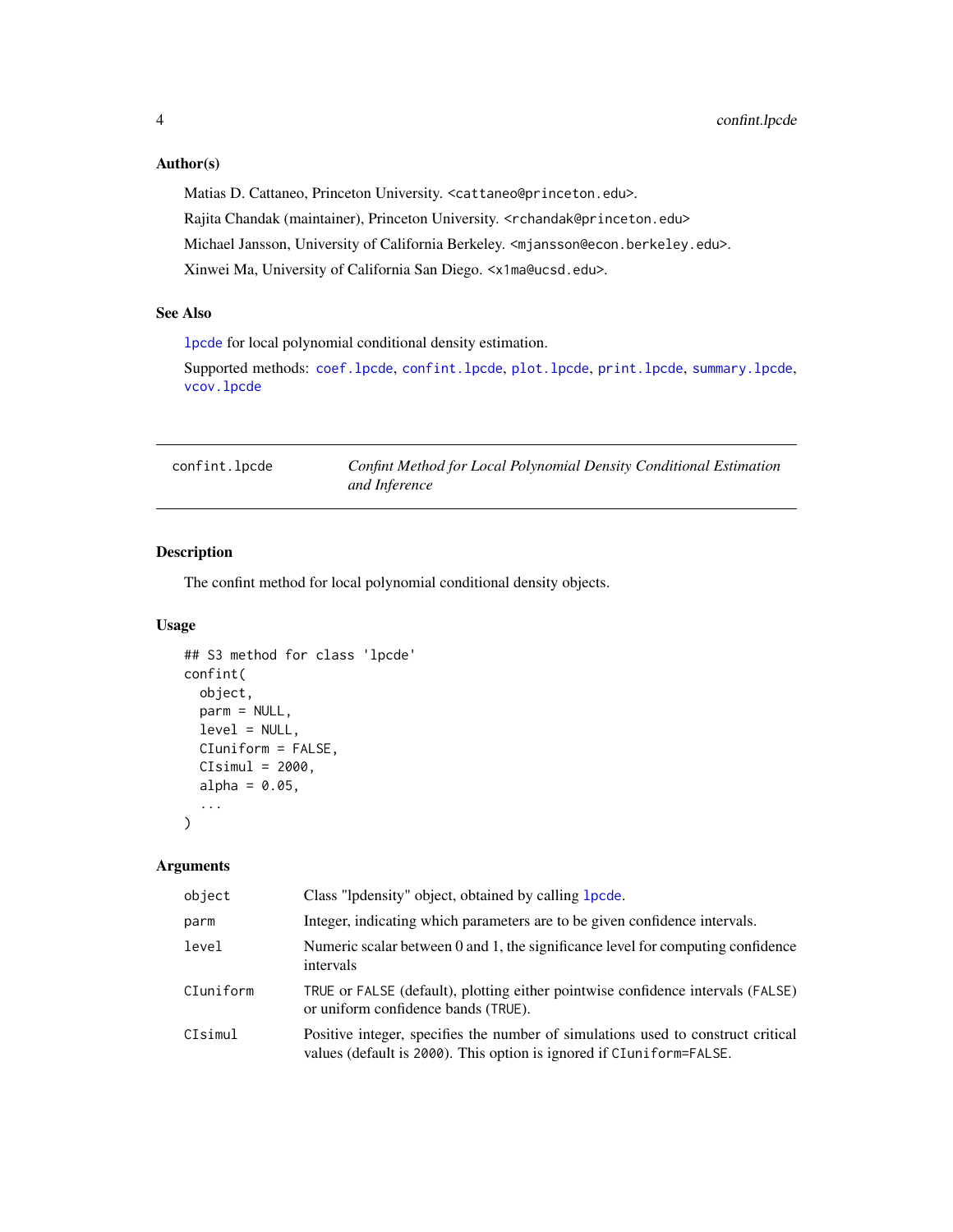#### <span id="page-4-0"></span>lpbwcde 55 and 55 and 55 and 55 and 55 and 55 and 55 and 55 and 55 and 55 and 55 and 55 and 55 and 55 and 55 and 55 and 55 and 55 and 55 and 55 and 55 and 55 and 55 and 55 and 55 and 55 and 55 and 55 and 55 and 55 and 55 a

| alpha        | Numeric scalar between 0 and 1, specifies the significance level for plotting<br>confidence intervals/bands.                                                                                                                                                                                                                                                                                                                                                             |
|--------------|--------------------------------------------------------------------------------------------------------------------------------------------------------------------------------------------------------------------------------------------------------------------------------------------------------------------------------------------------------------------------------------------------------------------------------------------------------------------------|
| $\cdots$     | Additional options, including (i) grid specifies a subset of grid points to display<br>the bandwidth; (ii) gridIndex specifies the indices of grid points to display the<br>bandwidth (this is the same as parm); (iii) CI uniform specifies whether display-<br>ing pointwise confidence intervals (FALSE, default) or the uniform confidence<br>band (TRUE); (iv) CI simul specifies the number of simulations used to construct<br>critical values (default is 2000). |
| <b>Value</b> |                                                                                                                                                                                                                                                                                                                                                                                                                                                                          |

| Estimate | A matrix containing grid points, estimates and confidence interval end points<br>using p- and q-th order local polynomials as well as bias-corrected estimates<br>and corresponding confidence intervals. |
|----------|-----------------------------------------------------------------------------------------------------------------------------------------------------------------------------------------------------------|
| crit_val | the critical value used in computing the confidence interval end points.                                                                                                                                  |

#### Author(s)

Matias D. Cattaneo, Princeton University. <cattaneo@princeton.edu>.

Rajita Chandak (maintainer), Princeton University. <rchandak@princeton.edu>.

Michael Jansson, University of California Berkeley. <mjansson@econ.berkeley.edu>.

Xinwei Ma, University of California San Diego. <x1ma@ucsd.edu>.

# See Also

[lpcde](#page-6-1) for local polynomial conditional density estimation.

Supported methods: [coef.lpcde](#page-2-1), [confint.lpcde](#page-3-1), [plot.lpcde](#page-8-1), [print.lpcde](#page-12-1), [summary.lpcde](#page-14-1), [vcov.lpcde](#page-15-1)

<span id="page-4-1"></span>lpbwcde *Data-driven Bandwidth Selection for Local Polynomial Conditional Density Estimators*

#### Description

[lpbwcde](#page-4-1) implements the bandwidth selection methods for local polynomial based conditionaldensity (and derivatives) estimation proposed and studied in Cattaneo, Chandak, Jansson and Ma (2021).

Companion command: [lpcde](#page-6-1) for estimation and robust bias-corrected inference.

Related Stata and R packages useful for nonparametric estimation and inference are available at <https://nppackages.github.io/>.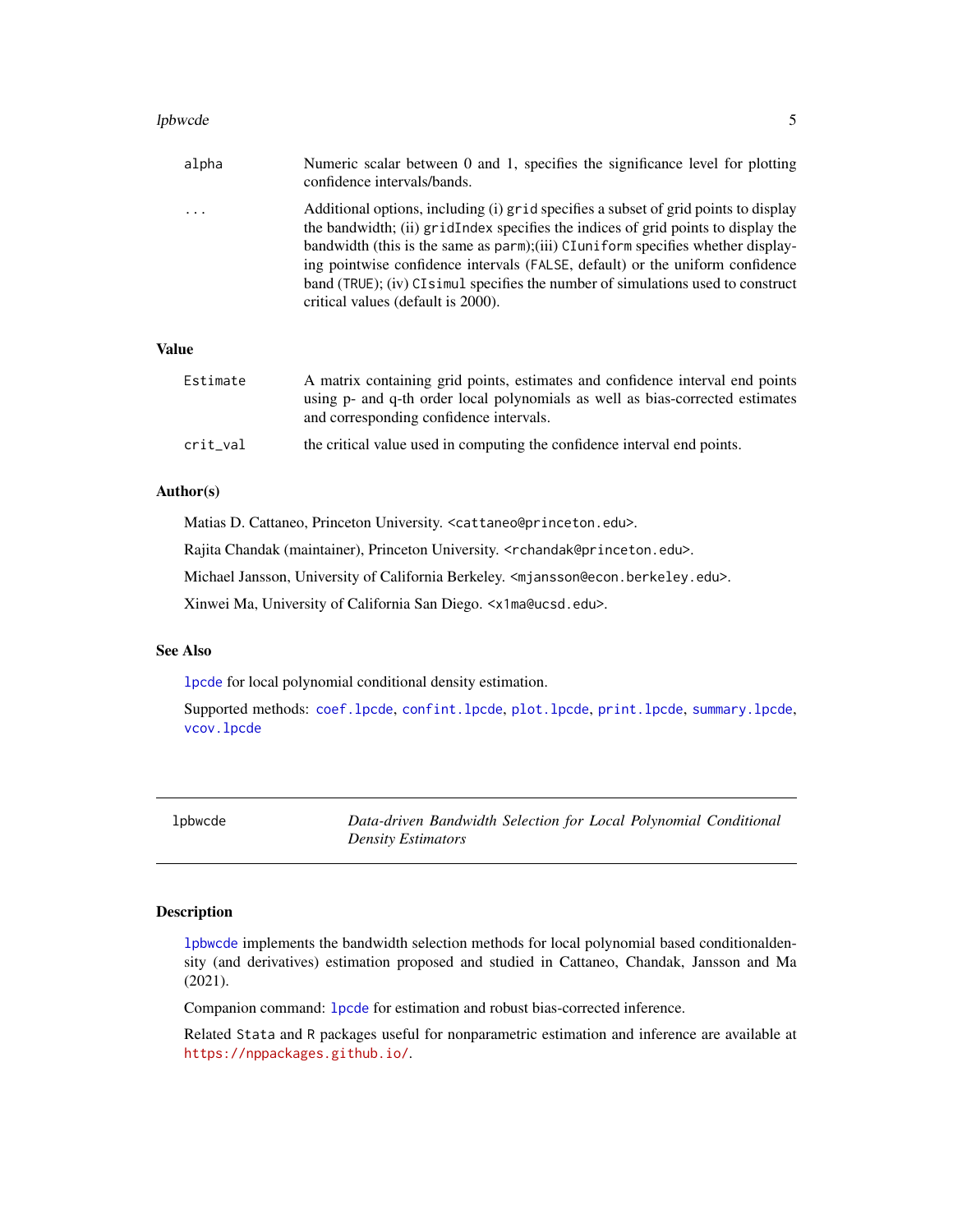# Usage

```
lpbwcde(
  y_data,
  x_data,
  x,
  y_grid = NULL,
  p = NULL,q = NULL,mu = NULL,nu = NULL,kernel_type = c("epanechnikov", "triangular", "uniform"),
  bw_type = c("mse-rot", "imse-rot")
\mathcal{L}
```
# Arguments

| Numeric matrix/data frame, the raw data of independent.                                                                                                                                                                          |
|----------------------------------------------------------------------------------------------------------------------------------------------------------------------------------------------------------------------------------|
| Numeric matrix/data frame, the raw data of covariates.                                                                                                                                                                           |
| Numeric, specifies the evaluation point in the x-direction. Default is median of<br>the dataset.                                                                                                                                 |
| Numeric, specifies the grid of evaluation points. When set to default, grid points<br>will be chosen as $0.05$ -0.95 percentiles of the data, with a step size of 0.05.                                                          |
| Nonnegative integer, specifies the order of the local polynomial for Y used to<br>construct point estimates. (Default is 2.)                                                                                                     |
| Nonnegative integer, specifies the order of the local polynomial for X used to<br>construct point estimates. (Default is 1.)                                                                                                     |
| Nonnegative integer, specifies the derivative with respect to Y of the distribu-<br>tion function to be estimated. $\theta$ for the distribution function, 1 (default) for the<br>density funtion, etc.                          |
| Nonnegative integer, specifies the derivative with respect to X of the distribution<br>function to be estimated.                                                                                                                 |
| String, specifies the kernel function, should be one of "triangular", "uniform"<br>or "epanechnikov".                                                                                                                            |
| String, specifies the method for data-driven bandwidth selection. This option<br>will be ignored if bw is provided. Implementable with "mse-rot" (default, mean<br>squared error-optimal bandwidth selected for each grid point) |
|                                                                                                                                                                                                                                  |

### Value

| BW  | A matrix containing (1) y_grid (grid point), (2) bw (bandwidth) |
|-----|-----------------------------------------------------------------|
| opt | A list containing options passed to the function.               |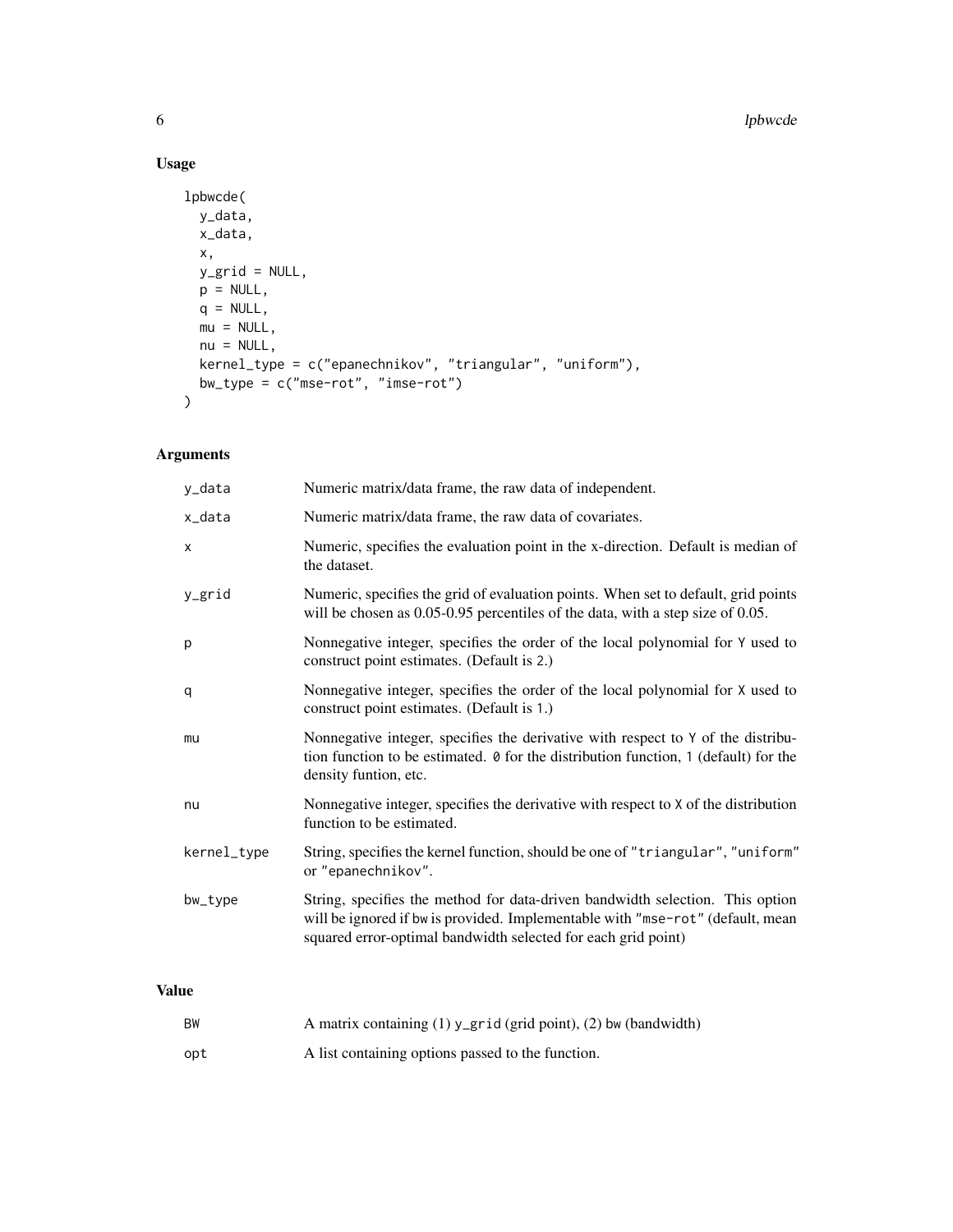<span id="page-6-0"></span>lpcde to the contract of the contract of the contract of the contract of the contract of the contract of the contract of the contract of the contract of the contract of the contract of the contract of the contract of the c

#### Author(s)

Matias D. Cattaneo, Princeton University. <cattaneo@princeton.edu>. Rajita Chandak (maintainer), Princeton University. <rchandak@princeton.edu>. Michael Jansson, University of California Berkeley. <mjansson@econ.berkeley.edu>. Xinwei Ma, University of California San Diego. <x1ma@ucsd.edu>.

# Examples

```
# Generate a random sample
set.seed(42);
x_data = rnorm(2000)y_data = rnorm(2000, mean=x_data)
x = 0# Construct bandwidth
bw1 <- lpbwcde(y_data = y_data, x_data = x_data, x=x, bw_type = "mse-rot")
summary(bw1)
# Display bandwidths for a subset of y_grid points
summary(bw1, y_grid=bw1$BW[2:5, "y_grid"])
```
<span id="page-6-1"></span>

#### Description

[lpcde](#page-6-1) implements the local polynomial regression based conditional density (and derivatives). The estimator proposed in Chandak, Cattaneo, Jansson and Ma. Robust bias-corrected inference methods, both pointwise (confidence intervals) and uniform (confidence bands), are also implemented.

#### Usage

```
lpcde(
  x_data,
  y_data,
  y_{\text{grid}} = NULL,
  x = NULL,bw = NULL,p = NULL,q = NULL,p<sub>RBC</sub> = NULL,
  q<sub>-RBC</sub> = NULL,
  mu = NULL,
  nu = NULL,rbc = TRUE,
  ng = NULL,
```
lpcde *Local Polynomial Conditional Density Estimation*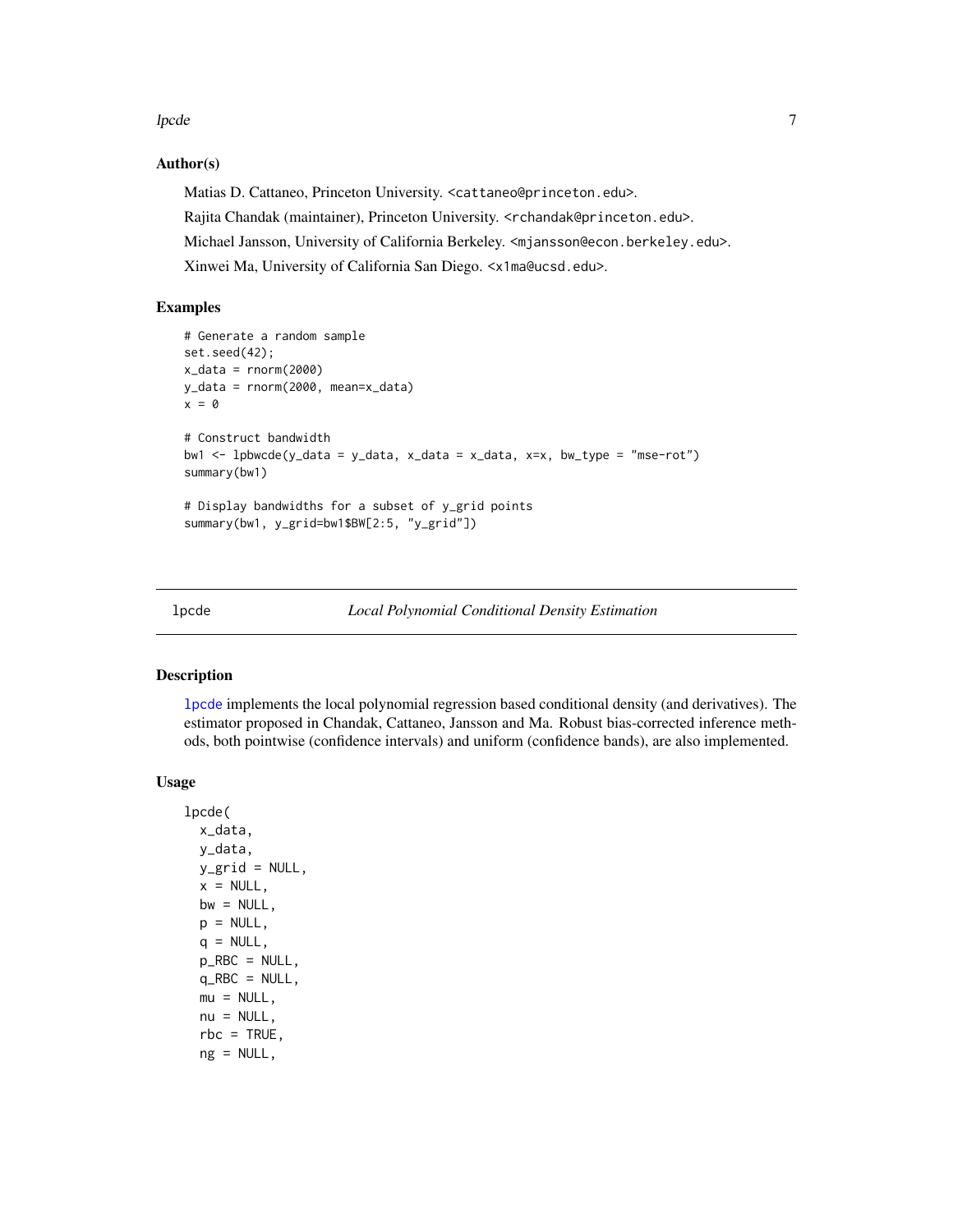```
8 lpcde and the second state of the second state of the second state of the second state of the second state of the second state \sim
```

```
kernel_type = c("epanechnikov", "triangular", "uniform"),
 bw_type = "mse-rot"\mathcal{L}
```
# Arguments

| x_data                          | Numeric matrix/data frame, the raw data of covariates.                                                                                                                                                                                                            |
|---------------------------------|-------------------------------------------------------------------------------------------------------------------------------------------------------------------------------------------------------------------------------------------------------------------|
| y_data                          | Numeric matrix/data frame, the raw data of independent.                                                                                                                                                                                                           |
| y_grid                          | Numeric, specifies the grid of evaluation points in the y-direction. When set to<br>default, grid points will be chosen as 0.05-0.95 percentiles of the data, with a<br>step size of 0.05 in y-direction.                                                         |
| х                               | Numeric, specifies the grid of evaluation points in the x-direction. When set to<br>default, the evaluation point will be chosen as the median of the x data.                                                                                                     |
| bw                              | Numeric, specifies the bandwidth used for estimation. Can be (1) a positive<br>scalar (common bandwidth for all grid points); or (2) a positive numeric vec-<br>tor/matrix specifying bandwidths for each grid point (should be the same di-<br>mension as grid). |
| p                               | Nonnegative integer, specifies the order of the local polynomial for Y used to<br>construct point estimates. (Default is 2.)                                                                                                                                      |
| q                               | Nonnegative integer, specifies the order of the local polynomial for X used to<br>construct point estimates. (Default is 1.)                                                                                                                                      |
| p_RBC                           | Nonnegative integer, specifies the order of the local polynomial for Y used to<br>construct bias-corrected point estimates. (Default is p+1.)                                                                                                                     |
| $q$ <sub><math>RBC</math></sub> | Nonnegative integer, specifies the order of the local polynomial for X used to<br>construct bias-corrected point estimates. (Default is q+1.)                                                                                                                     |
| mu                              | Nonnegative integer, specifies the derivative with respect to Y of the distribu-<br>tion function to be estimated. 0 for the distribution function, 1 (default) for the<br>density funtion, etc.                                                                  |
| nu                              | Nonnegative integer, specifies the derivative with respect to X of the distribution<br>function to be estimated. Default value is 0.                                                                                                                              |
| rbc                             | Boolean. TRUE (default) for rbc calcuations, required for valid uniform infer-<br>ence.                                                                                                                                                                           |
| ng                              | int. number of grid points to be used. generates evenly space points over the<br>support of the data.                                                                                                                                                             |
| kernel_type                     | String, specifies the kernel function, should be one of "triangular", "uniform",<br>and "epanechnikov"(default).                                                                                                                                                  |
| bw_type                         | String, specifies the method for data-driven bandwidth selection. This option<br>will be ignored if bw is provided. Implementable with "mse-dpi" (default, mean<br>squared error-optimal bandwidth selected for each grid point)                                  |

# Details

Bias correction is only used for the construction of confidence intervals/bands, but not for point estimation. The point estimates, denoted by est, are constructed using local polynomial estimates of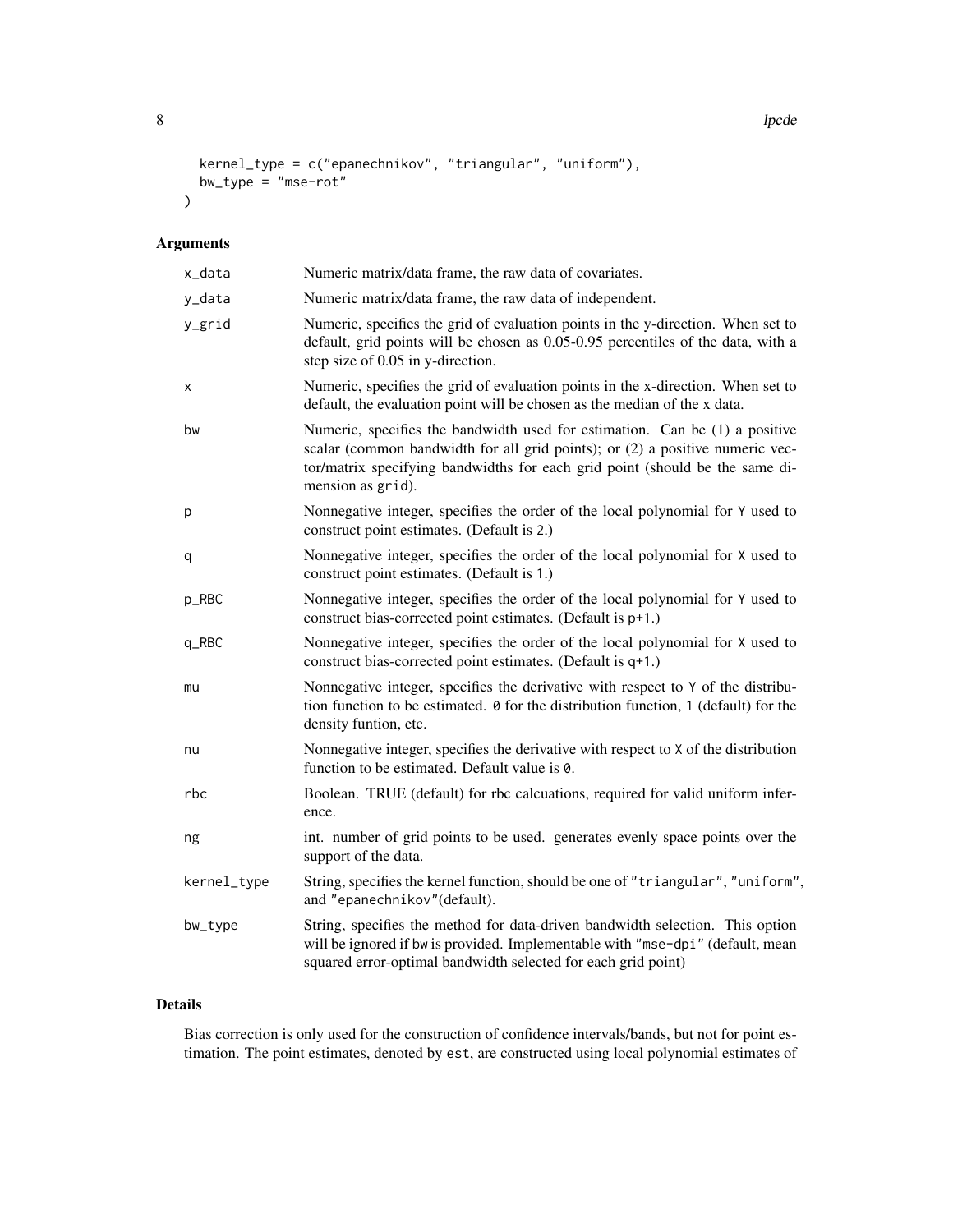#### <span id="page-8-0"></span>plot.lpcde 9

order p and q, while the centering of the confidence intervals/bands, denoted by est\_RBC, are constructed using local polynomial estimates of order p\_RBC and q\_RBC. The confidence intervals/bands take the form: [est\_RBC - cv \* SE(est\_RBC) , est\_RBC + cv \* SE(est\_RBC)], where cv denotes the appropriate critical value and SE(est\_RBC) denotes an standard error estimate for the centering of the confidence interval/band. As a result, the confidence intervals/bands may not be centered at the point estimates because they have been bias-corrected. Setting p\_RBC equal to p and q\_RBC to q, results on centered at the point estimate confidence intervals/bands, but requires undersmoothing for valid inference (i.e., (I)MSE-optimal bandwdith for the density point estimator cannot be used). Hence the bandwidth would need to be specified manually when q=p, and the point estimates will not be (I)MSE optimal. See Cattaneo, Jansson and Ma (2020a, 2020b) for details, and also Calonico, Cattaneo, and Farrell (2018, 2020) for robust bias correction methods.

Sometimes the density point estimates may lie outside of the confidence intervals/bands, which can happen if the underlying distribution exhibits high curvature at some evaluation point(s). One possible solution in this case is to increase the polynomial order p or to employ a smaller bandwidth.

#### Value

| Estimate | A matrix containing (1) grid (grid points),<br>$(2)$ bw (bandwidths),<br>(3) est (point estimates with p-th and q-th order local polynomial),<br>$(4)$ est_RBC (point estimates with $p$ _RBC-th and $q$ _RBC-th order local polyno-<br>mial),<br>$(5)$ se (standard error corresponding to est). $(6)$ se_RBC (standard error corre-<br>sponding to est_RBC). |
|----------|----------------------------------------------------------------------------------------------------------------------------------------------------------------------------------------------------------------------------------------------------------------------------------------------------------------------------------------------------------------|
| CovMat   | The variance-covariance matrix corresponding to est.                                                                                                                                                                                                                                                                                                           |
| opt      | A list containing options passed to the function.                                                                                                                                                                                                                                                                                                              |

#### Author(s)

Matias D. Cattaneo, Princeton University. <cattaneo@princeton.edu>.

Rajita Chandak (maintainer), Princeton University. <rchandak@princeton.edu>.

Michael Jansson, University of California Berkeley. <mjansson@econ.berkeley.edu>.

Xinwei Ma, University of California San Diego. <x1ma@ucsd.edu>.

Supported methods: [coef.lpcde](#page-2-1), [confint.lpcde](#page-3-1), [plot.lpcde](#page-8-1), [print.lpcde](#page-12-1), [summary.lpcde](#page-14-1), [vcov.lpcde](#page-15-1)

<span id="page-8-1"></span>plot.lpcde *Plot Method for Local Polynomial Density Conditional Estimation and Inference*

#### **Description**

The plot method for local polynomial density objects. A standard ggplot2 object is returned, hence can be used for further customization.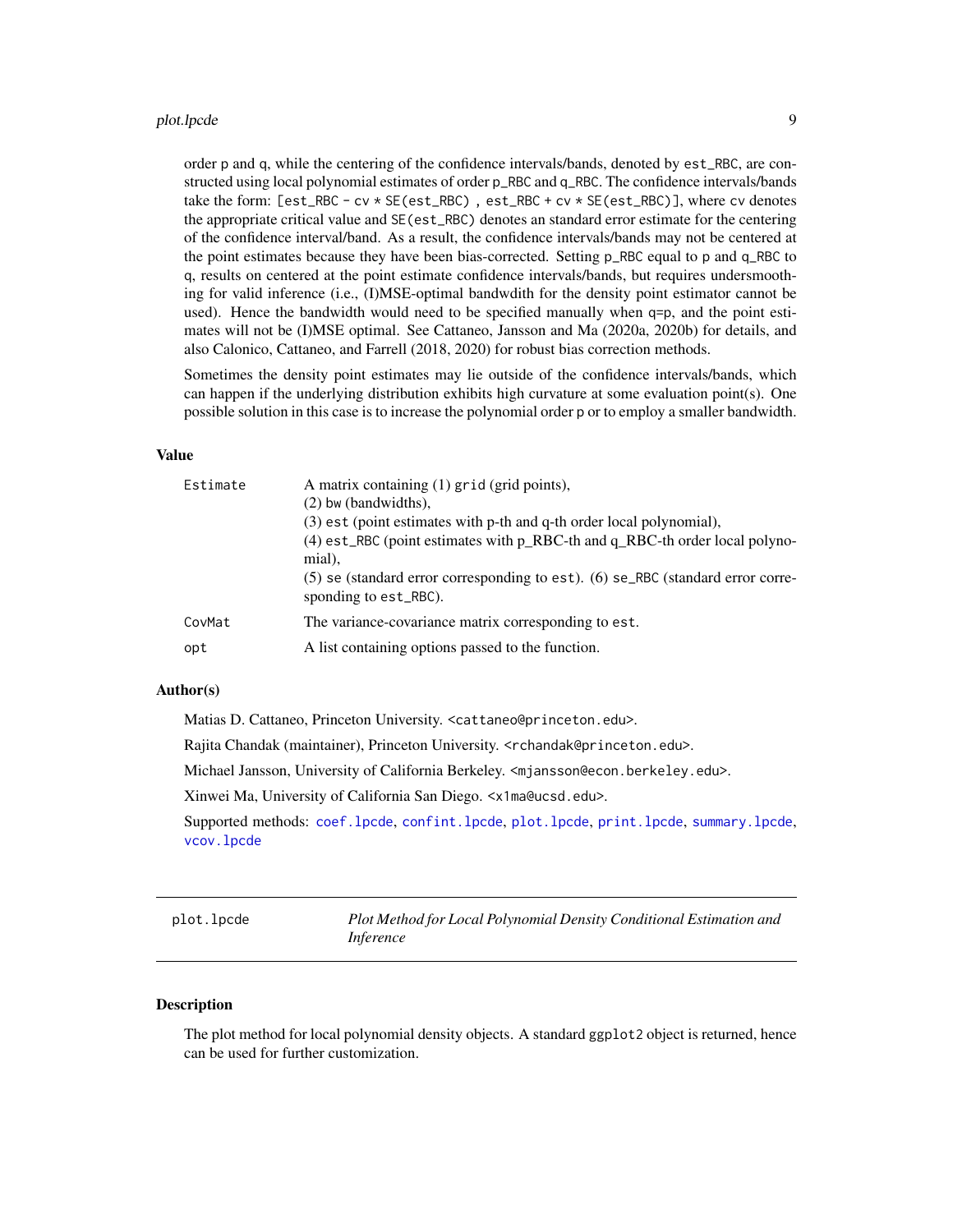# Usage

```
## S3 method for class 'lpcde'
plot(
  ...,
 alpha = NULL,
  type = NULL,
 lty = NULL,
 lwd = NULL,lcol = NULL,
 pty = NULL,
 pwd = NULL,pcol = NULL,
 y_grid = NULL,
 CItype = NULL,
 CIuniform = FALSE,
 CIsimul = 2000,CIshade = NULL,
 CIcol = NULL,
 title = NULL,
 xlabel = NULL,ylabel = NULL,
 legendTitle = NULL,
 legendGroups = NULL
```

```
\mathcal{L}
```
# Arguments

| $\ddots$ | Class "lpcde" object, obtained from calling 1 pcde.                                                                                                                                                                                                                                  |
|----------|--------------------------------------------------------------------------------------------------------------------------------------------------------------------------------------------------------------------------------------------------------------------------------------|
| alpha    | Numeric scalar between 0 and 1, specifies the significance level for plotting<br>confidence intervals/bands.                                                                                                                                                                         |
| type     | String, one of "line" (default), "points" and "both", specifies how the point<br>estimates are plotted. If more than one is provided, they will be applied to each<br>data series accordingly.                                                                                       |
| lty      | Line type for point estimates, only effective if type is "line" or "both". 1<br>for solid line, 2 for dashed line, 3 for dotted line. For other options, see the<br>instructions for ggplot2. If more than one is provided, they will be applied to<br>each data series accordingly. |
| lwd      | Line width for point estimates, only effective if type is "line" or "both".<br>Should be strictly positive. For other options, see the instructions for ggplot2.<br>If more than one is provided, they will be applied to each data series accordingly.                              |
| lcol     | Line color for point estimates, only effective if type is "line" or "both". 1 for<br>black, 2 for red, 3 for green, 4 for blue. For other options, see the instructions<br>for ggplot2. If more than one is provided, they will be applied to each data<br>series accordingly.       |
| pty      | Scatter plot type for point estimates, only effective if type is "points" or<br>"both". For options, see the instructions for ggplot2. If more than one is<br>provided, they will be applied to each data series accordingly.                                                        |

<span id="page-9-0"></span>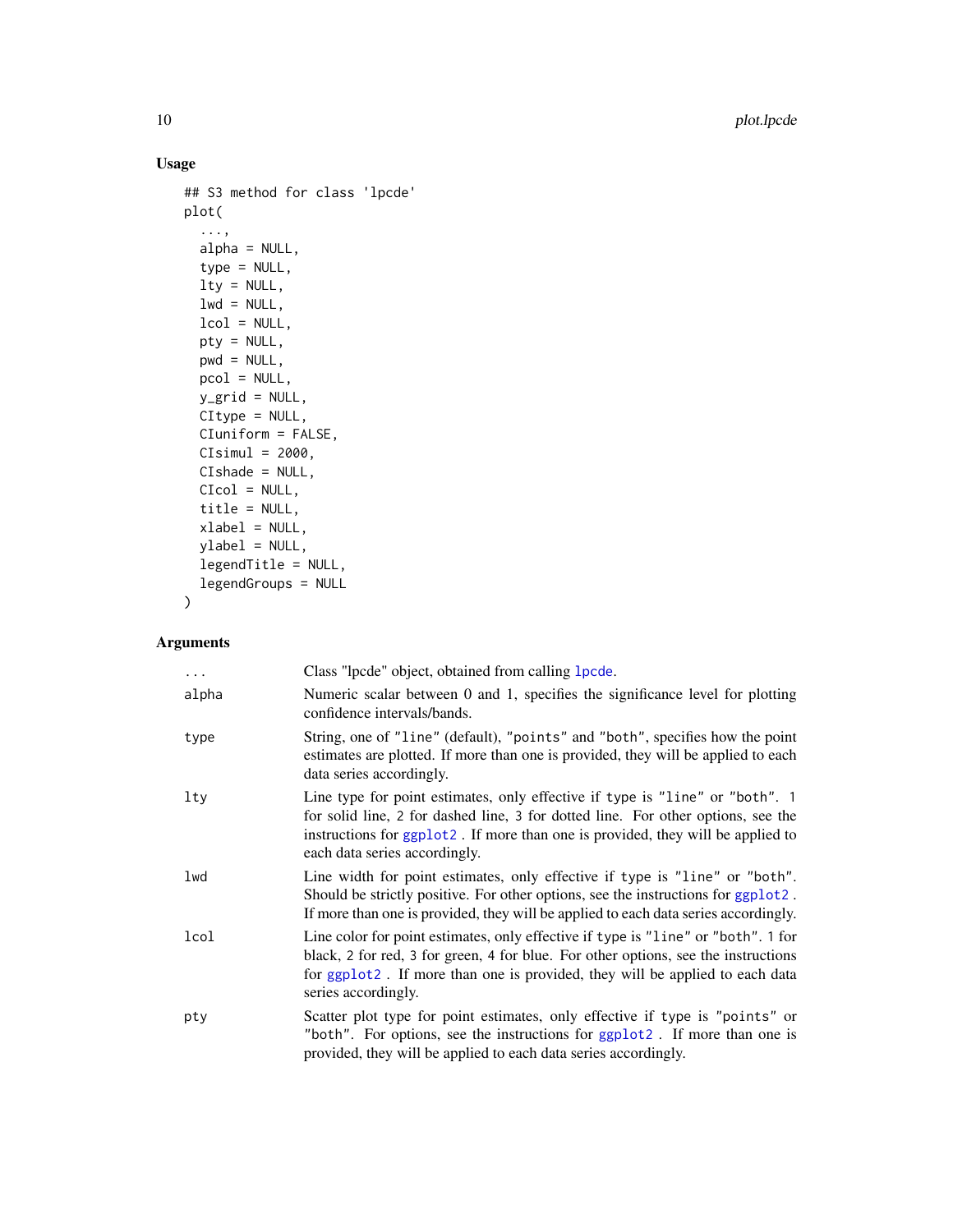<span id="page-10-0"></span>

| Scatter plot size for point estimates, only effective if type is "points" or "both".<br>Should be strictly positive. If more than one is provided, they will be applied to<br>each data series accordingly.                                                                                           |
|-------------------------------------------------------------------------------------------------------------------------------------------------------------------------------------------------------------------------------------------------------------------------------------------------------|
| Scatter plot color for point estimates, only effective if type is "points" or<br>"both". 1 for black, 2 for red, 3 for green, 4 for blue. For other options, see the<br>instructions for ggplot2. If more than one is provided, they will be applied to<br>each data series accordingly.              |
| Numeric vector, specifies a subset of grid points to plot point estimates. This<br>option is effective only if type is "points" or "both"; or if CI type is "ebar"<br>or "all".                                                                                                                       |
| String, one of "region" (shaded region, default), "line" (dashed lines), "ebar"<br>(error bars), "all" (all of the previous) or "none" (no confidence region), how<br>the confidence region should be plotted. If more than one is provided, they will<br>be applied to each data series accordingly. |
| TRUE or FALSE (default), plotting either pointwise confidence intervals (FALSE)<br>or uniform confidence bands (TRUE).                                                                                                                                                                                |
| Positive integer, specifies the number of simulations used to construct critical<br>values (default is 2000). This option is ignored if CIuniform=FALSE.                                                                                                                                              |
| Numeric, specifies the opaqueness of the confidence region, should be between<br>0 (transparent) and                                                                                                                                                                                                  |
| 1. Default is 0.2. If more than one is provided, they will be applied to each<br>data series accordingly.                                                                                                                                                                                             |
| Color of the confidence region. 1 for black, 2 for red, 3 for green, 4 for blue. For<br>other options, see the instructions for ggplot2. If more than one is provided,<br>they will be applied to each data series accordingly.                                                                       |
| title, xlabel, ylabel                                                                                                                                                                                                                                                                                 |
| Strings, specifies the title of the plot and labels for the x- and y-axis.                                                                                                                                                                                                                            |
| String, specifies the legend title.                                                                                                                                                                                                                                                                   |
| String vector, specifies the group names used in legend.                                                                                                                                                                                                                                              |
|                                                                                                                                                                                                                                                                                                       |

#### Value

| Figure | A standard ggplot2 object is returned, hence can be used for further customiza- |
|--------|---------------------------------------------------------------------------------|
|        | tion.                                                                           |

#### Author(s)

Matias D. Cattaneo, Princeton University. <cattaneo@princeton.edu>. Rajita Chandak (maintainer), Princeton University. <rchandak@princeton.edu> Michael Jansson, University of California Berkeley. <mjansson@econ.berkeley.edu>. Xinwei Ma, University of California San Diego. <x1ma@ucsd.edu>.

# See Also

[lpcde](#page-6-1) for local polynomial density estimation. Supported methods: [coef.lpcde](#page-2-1), [confint.lpcde](#page-3-1), [plot.lpcde](#page-8-1), [print.lpcde](#page-12-1), [summary.lpcde](#page-14-1), [vcov.lpcde](#page-15-1)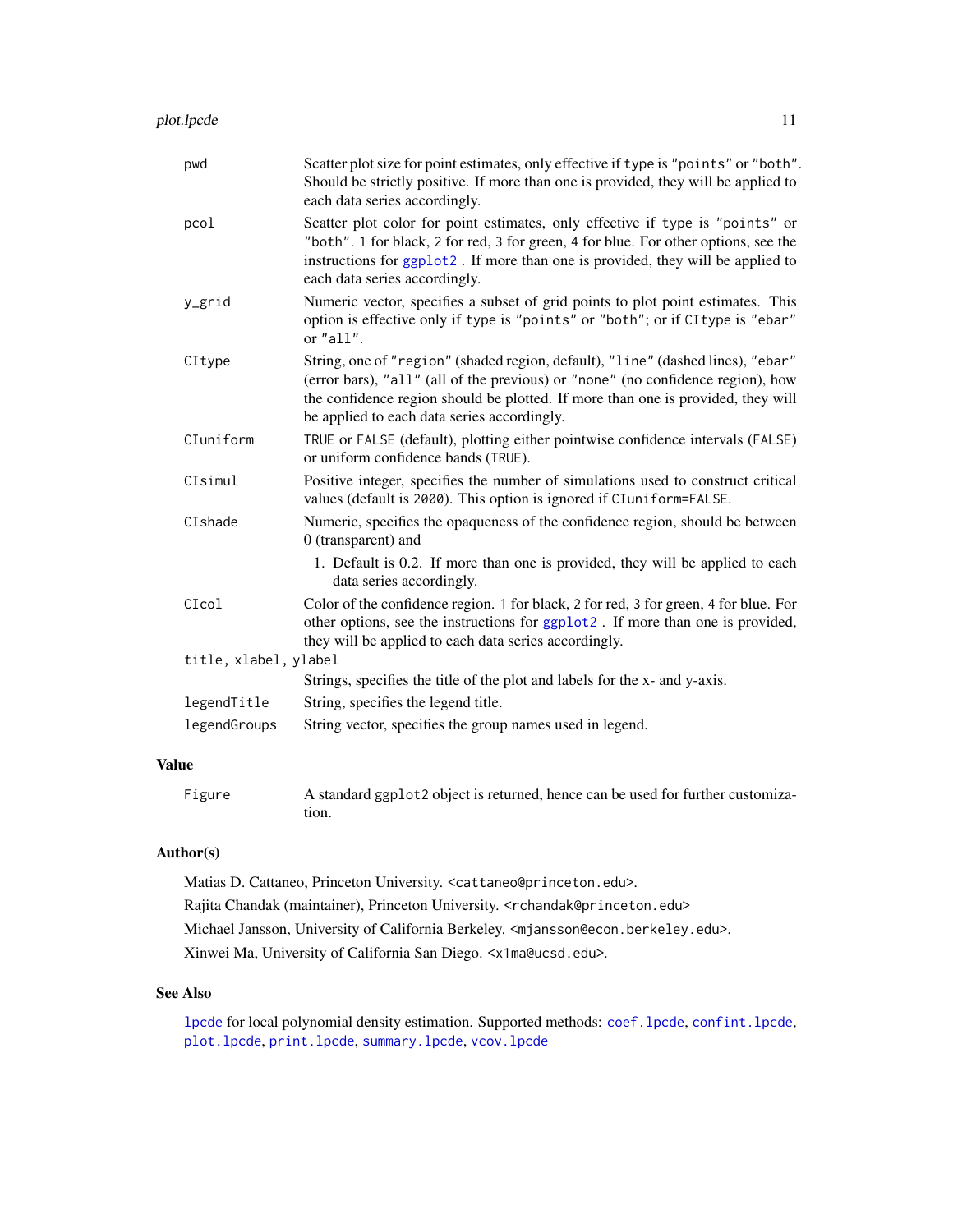<span id="page-11-0"></span>

# Description

Generate polynomial basis vector up to order p. has multivariate functionality as described in the main paper normalized by factorials in denominator. NOTE: currently works only up to 4th degree polynomial expansion for multivariate x.

#### Usage

poly\_base(x, p)

#### Arguments

| X | a number or vector. |
|---|---------------------|
| p | a number (integer). |

#### Value

polynomial basis of x up to degree p.

# Examples

 $poly\_base(x = 2, p = 5)$ 

<span id="page-11-1"></span>

| print.lpbwcde | Print Method for Local Polynomial Conditional Density Bandwidth |
|---------------|-----------------------------------------------------------------|
|               | <i>Selection</i>                                                |

# Description

The print method for local polynomial conditional density bandwidth selection objects.

#### Usage

```
## S3 method for class 'lpbwcde'
print(x, \ldots)
```
#### Arguments

|   | Class "lpbwcde" object, obtained by calling 1 pbwcde. |
|---|-------------------------------------------------------|
| . | Other arguments.                                      |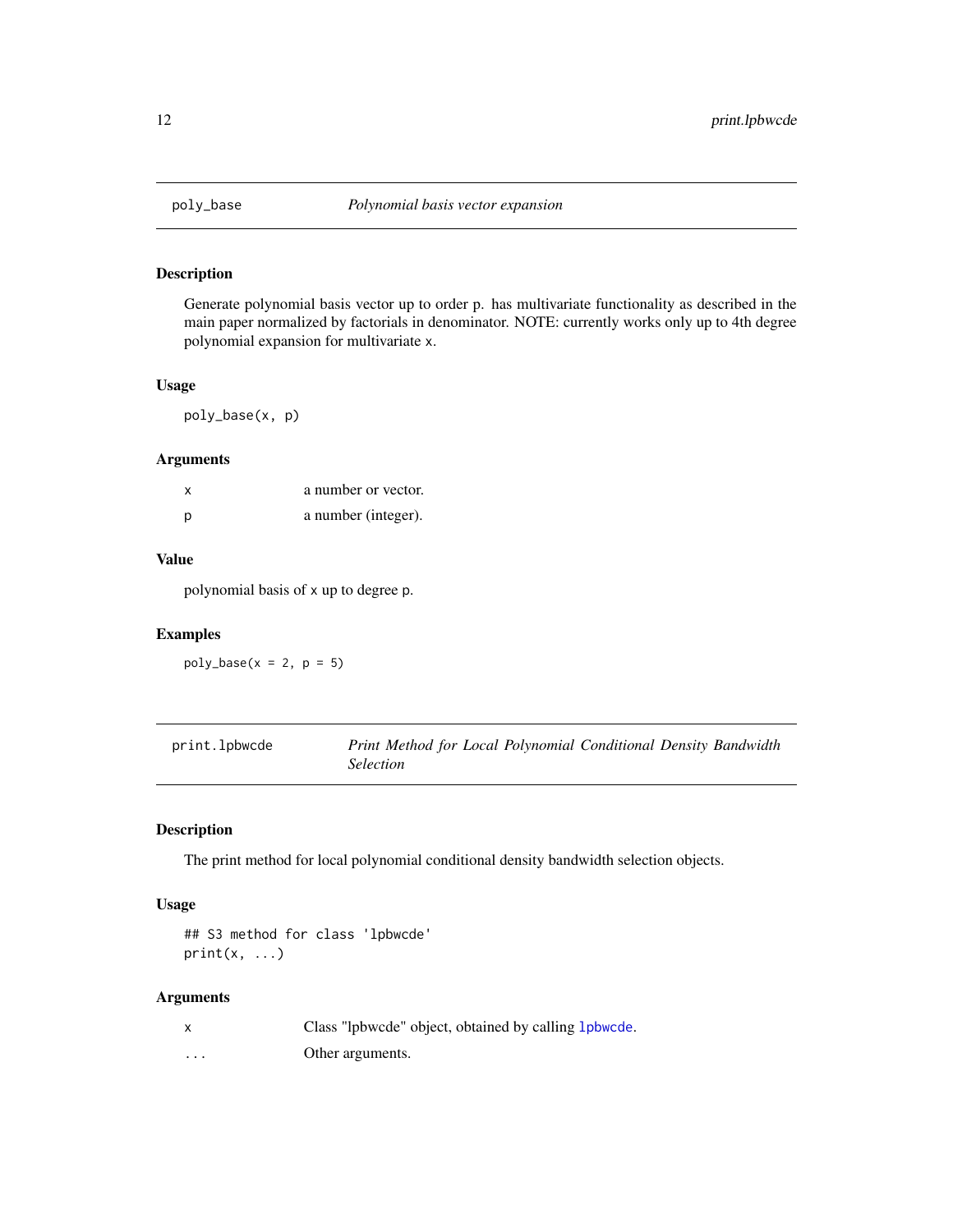### <span id="page-12-0"></span>print.lpcde 13

#### Value

Display output A list of specified options provided to the function.

#### Author(s)

Matias D. Cattaneo, Princeton University. <cattaneo@princeton.edu>. Rajita Chandak (maintainer), Princeton University. <rchandak@princeton.edu>. Michael Jansson, University of California Berkeley. <mjansson@econ.berkeley.edu>. Xinwei Ma, University of California San Diego. <x1ma@ucsd.edu>.

#### See Also

[lpbwcde](#page-4-1) for data-driven bandwidth selection.

Supported methods: [coef.lpbwcde](#page-1-1), [print.lpbwcde](#page-11-1), [summary.lpbwcde](#page-13-1).

<span id="page-12-1"></span>print.lpcde *Print Method for Local Polynomial Conditional Density Estimation and Inference*

#### Description

The print method for local polynomial conditional density objects.

#### Usage

```
## S3 method for class 'lpcde'
print(x, \ldots)
```
#### Arguments

| x | Class "lpcde" object, obtained from calling lpcde. |
|---|----------------------------------------------------|
| . | Additional options.                                |

#### Value

Display output summary of inputs to lpcde

#### Author(s)

Matias D. Cattaneo, Princeton University. <cattaneo@princeton.edu>. Rajita Chandak (maintainer), Princeton University. <rchandak@princeton.edu>. Michael Jansson, University of California Berkeley. <mjansson@econ.berkeley.edu>. Xinwei Ma, University of California San Diego. <x1ma@ucsd.edu>.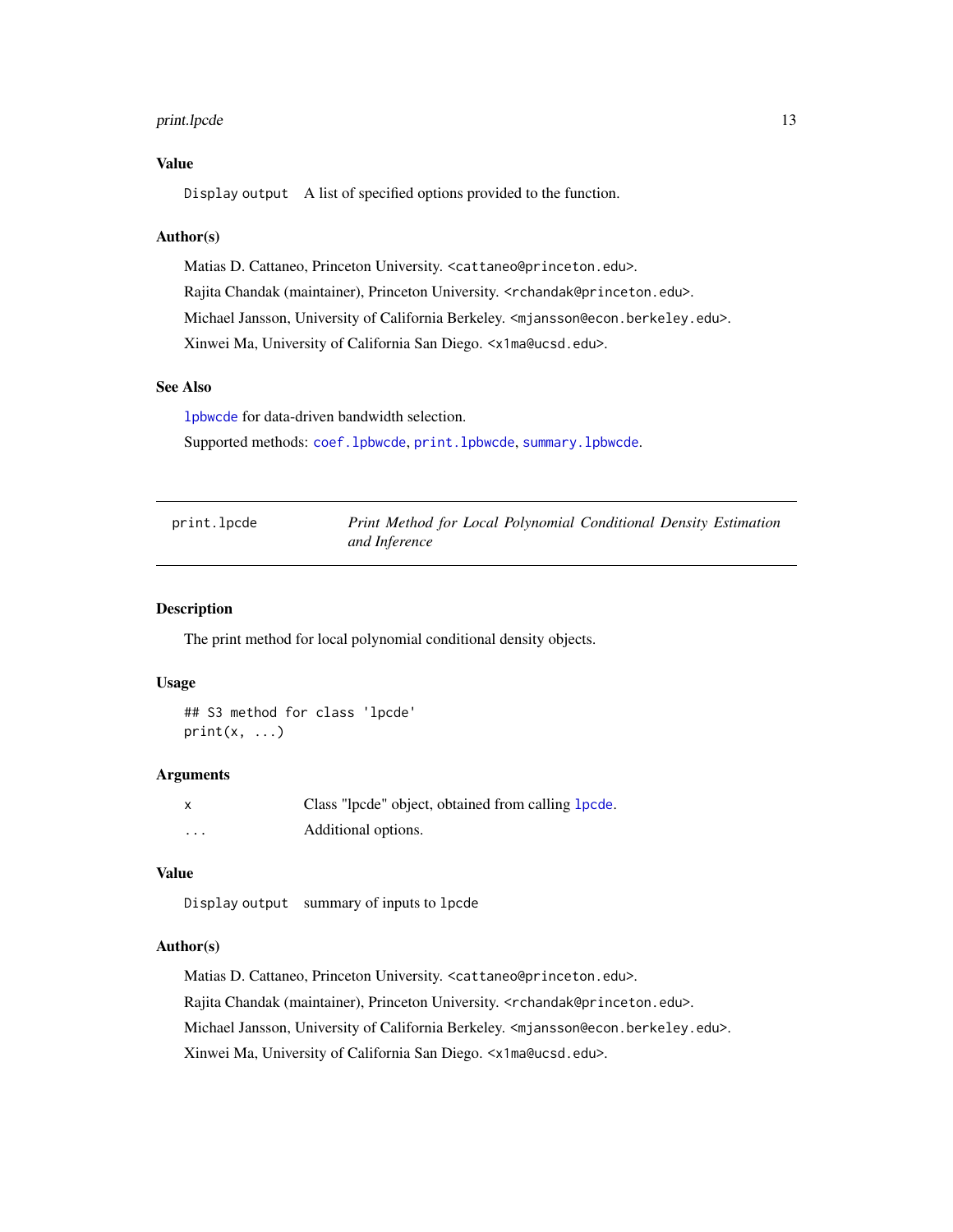#### <span id="page-13-0"></span>See Also

[lpcde](#page-6-1) for local polynomial conditional density estimation. Supported methods: [coef.lpcde](#page-2-1), [confint.lpcde](#page-3-1), [plot.lpcde](#page-8-1), [print.lpcde](#page-12-1), [summary.lpcde](#page-14-1), [vcov.lpcde](#page-15-1)

<span id="page-13-1"></span>summary.lpbwcde *Summary Method for Local Polynomial Conditional Density Bandwidth Selection*

#### Description

The summary method for local polynomial conditional density bandwidth selection objects.

#### Usage

```
## S3 method for class 'lpbwcde'
summary(object, ...)
```
#### Arguments

| object                  | Class "lpbwcde" object, obtained by calling 1 pbwcde.                                                                                                                                        |
|-------------------------|----------------------------------------------------------------------------------------------------------------------------------------------------------------------------------------------|
| $\cdot$ $\cdot$ $\cdot$ | Additional options, including (i) y_grid specifies a subset of y_grid points to<br>display the bandwidth; (ii) gridIndex specifies the indices of y grid points to<br>display the bandwidth. |

#### Value

Display output A list of specified options and a matrix of grid points, bandwidth, and effective sample size.

#### Author(s)

Matias D. Cattaneo, Princeton University. <cattaneo@princeton.edu>.

Rajita Chandak (maintainer), Princeton University. <rchandak@princeton.edu>.

Michael Jansson, University of California Berkeley. <mjansson@econ.berkeley.edu>.

Xinwei Ma, University of California San Diego. <x1ma@ucsd.edu>.

#### See Also

[lpbwcde](#page-4-1) for data-driven bandwidth selection.

Supported methods: [coef.lpbwcde](#page-1-1), [print.lpbwcde](#page-11-1), [summary.lpbwcde](#page-13-1).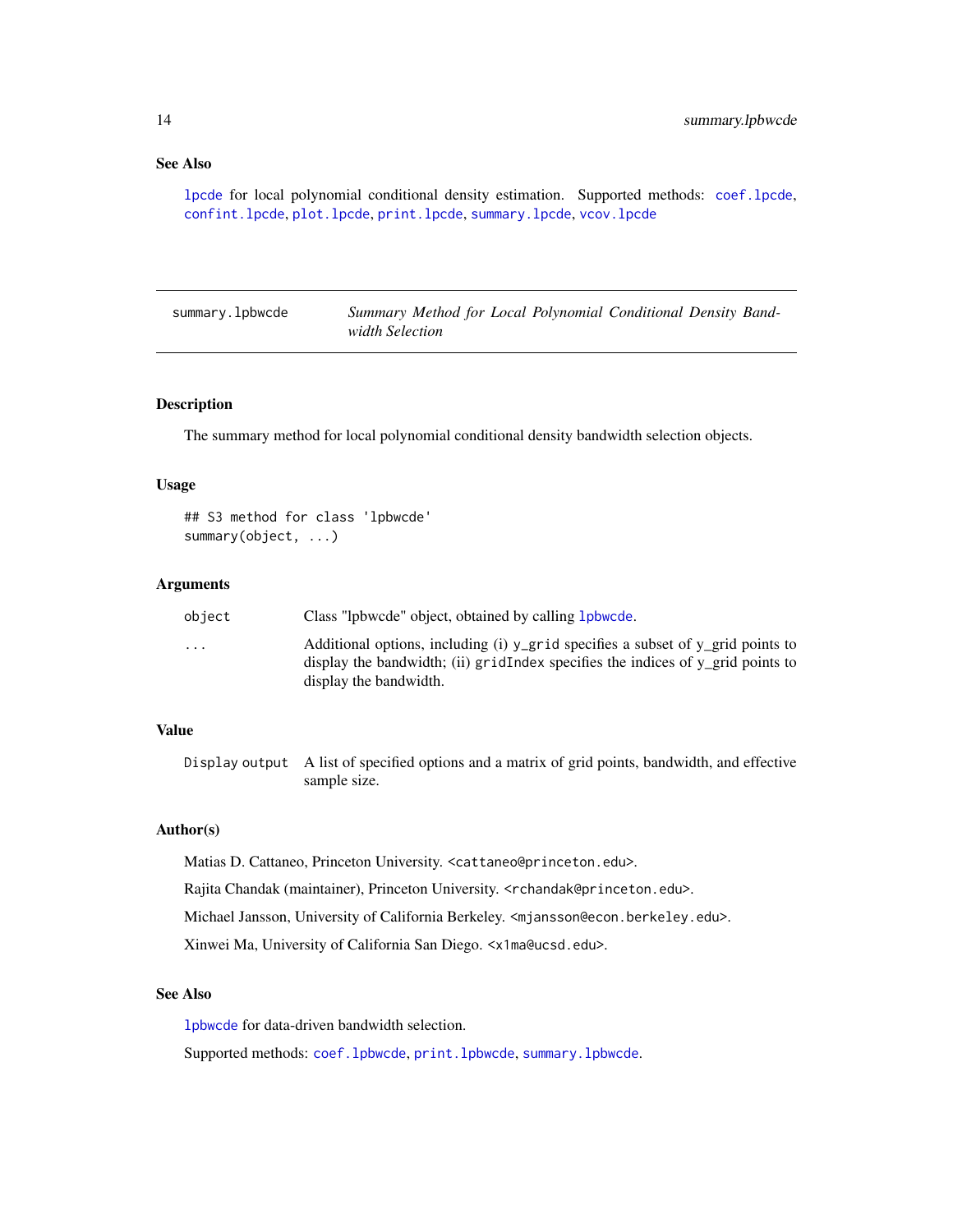### <span id="page-14-0"></span>summary.lpcde 15

#### Examples

```
n=100
x_data = as.matrix(rnorm(n, mean=0, sd=1))
y_data = as.matrix(rnorm(n, mean=0, sd=1))
y_grid = stats::quantile(y_data, seq(from=0.1, to=0.9, by=0.1))
# bandwidth selection
y_grid = stats::quantile(y_data, seq(from=0.1, to=0.9, by=0.1))
model2 = lpcde::lpbwcde(y_data=y_data, x_data=x_data, x=0, y_grid = y_grid, bw_type = "mse-rot")
summary(model2)
```
<span id="page-14-1"></span>

| summary.lpcde | Summary Method for Local Polynomial Density ConditionalEstima- |
|---------------|----------------------------------------------------------------|
|               | <i>tion and Inference</i>                                      |

#### Description

The summary method for local polynomial conditional density objects.

#### Usage

```
## S3 method for class 'lpcde'
summary(object, ...)
```
#### Arguments

| object | Class "lpcde" object, obtained from calling <b>lpcde</b> .                                                                                                                                                                                                                                                                                                                                                                       |
|--------|----------------------------------------------------------------------------------------------------------------------------------------------------------------------------------------------------------------------------------------------------------------------------------------------------------------------------------------------------------------------------------------------------------------------------------|
| .      | Additional options, including $(i)y$ grid specifies a subset of grid points in y-<br>directions to display results; (ii) gridIndex specifies the indices of grid points<br>to display results; (iii) alpha specifies the significance level; (iv) CIuniform<br>specifies whether displaying pointwise confidence intervals (FALSE, default) or<br>the uniform confidence band (TRUE); (v) CI simul specifies the number of simu- |
|        | lations used to construct critical values (default is 2000).                                                                                                                                                                                                                                                                                                                                                                     |

#### Value

Display output A list of specified options and a matrix of grid points and estimates.

#### Author(s)

Matias D. Cattaneo, Princeton University. <cattaneo@princeton.edu>. Rajita Chandak (maintainer), Princeton University. <rchandak@princeton.edu> Michael Jansson, University of California Berkeley. <mjansson@econ.berkeley.edu>. Xinwei Ma, University of California San Diego. <x1ma@ucsd.edu>.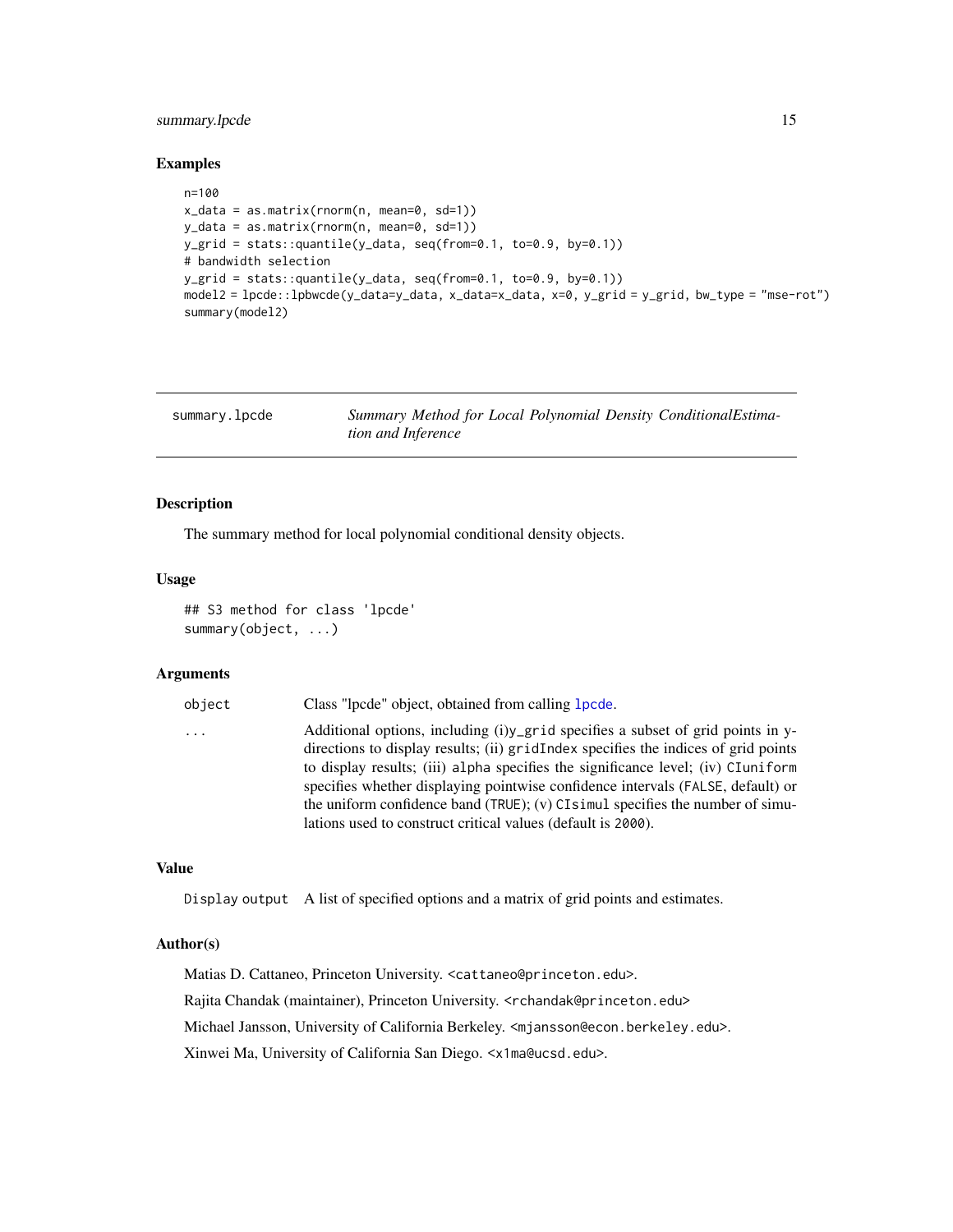#### See Also

[lpcde](#page-6-1) for local polynomial conditional density estimation. Supported methods: [coef.lpcde](#page-2-1), [confint.lpcde](#page-3-1), [plot.lpcde](#page-8-1), [print.lpcde](#page-12-1), [summary.lpcde](#page-14-1), [vcov.lpcde](#page-15-1)

#### Examples

```
n=100
x_data = as.matrix(rnorm(n, mean=0, sd=1))
y_data = as.matrix(rnorm(n, mean=0, sd=1))
y_grid = stats::quantile(y_data, seq(from=0.1, to=0.9, by=0.1))
# density estimation
model1 = lpcde::lpcde(x_data=x_data, y_data=y_data, y_grid=y_grid, x=0, bw=0.5)
summary(model1)
```
<span id="page-15-1"></span>vcov.lpcde *Variance-Covariance*

### Description

The vcov method for local polynomial conditionaldensity objects.

#### Usage

## S3 method for class 'lpcde' vcov(object, ...)

### Arguments

| object   | Class "lpdensity" object, obtained by calling 1 pcde. |
|----------|-------------------------------------------------------|
| $\cdots$ | Additional options.                                   |

#### Details

Vcov Method for Local Polynomial Density Conditional Estimation and Inference

#### Value

| stdErr     | A matrix containing grid points and standard errors using p- and q-th order local<br>polynomials. |
|------------|---------------------------------------------------------------------------------------------------|
| CovMat     | The variance-covariance matrix corresponding to est.                                              |
| CovMat RBC | The variance-covariance matrix corresponding to est_RBC.                                          |

<span id="page-15-0"></span>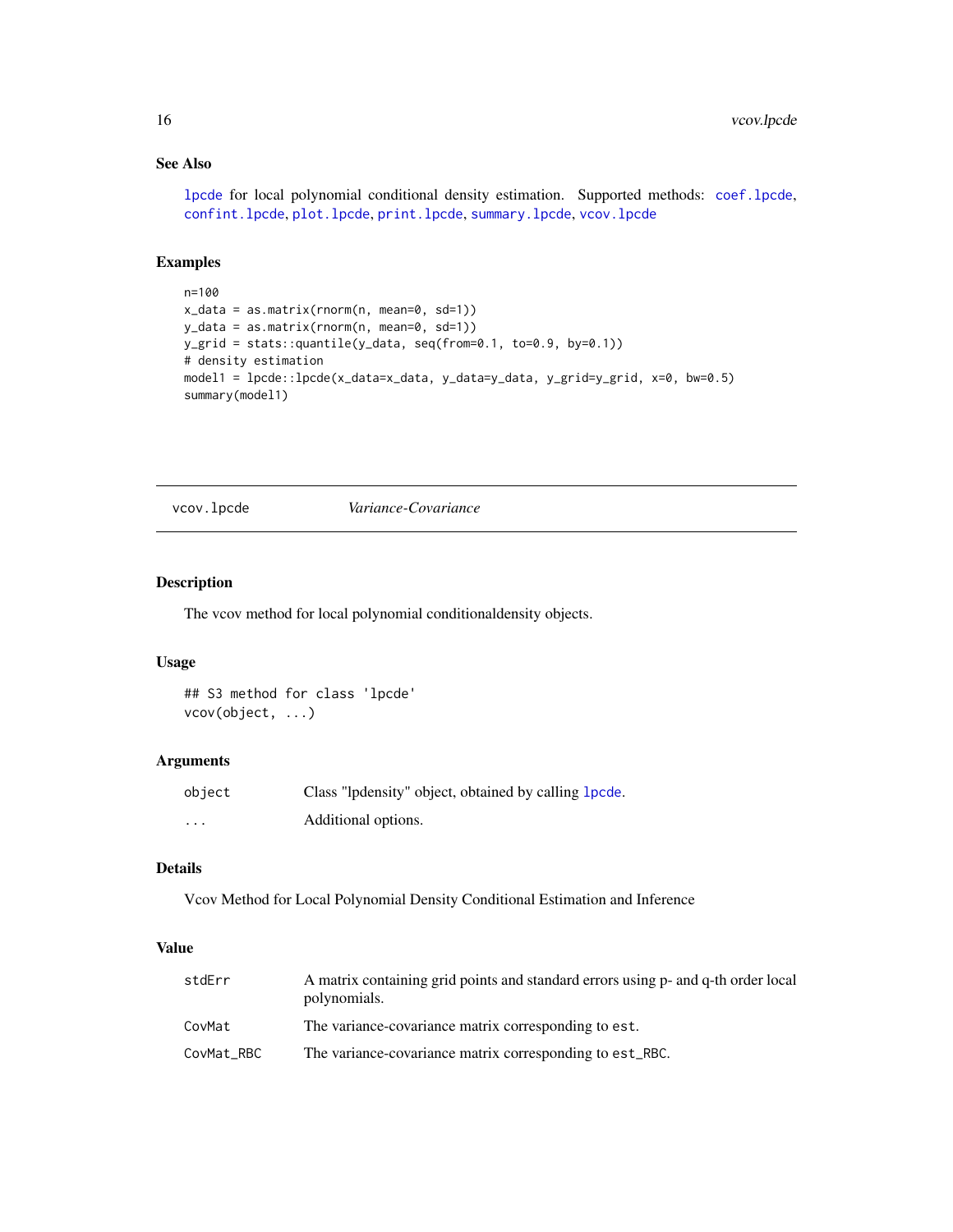### <span id="page-16-0"></span>vcov.lpcde 17

# Author(s)

Matias D. Cattaneo, Princeton University. <cattaneo@princeton.edu>. Rajita Chandak (maintainer), Princeton University. <rchandak@princeton.edu>. Michael Jansson, University of California Berkeley. <mjansson@econ.berkeley.edu>. Xinwei Ma, University of California San Diego. <x1ma@ucsd.edu>.

# See Also

[lpcde](#page-6-1) for local polynomial conditional density estimation. Supported methods: [plot.lpcde](#page-8-1), [print.lpcde](#page-12-1), [summary.lpcde](#page-14-1),